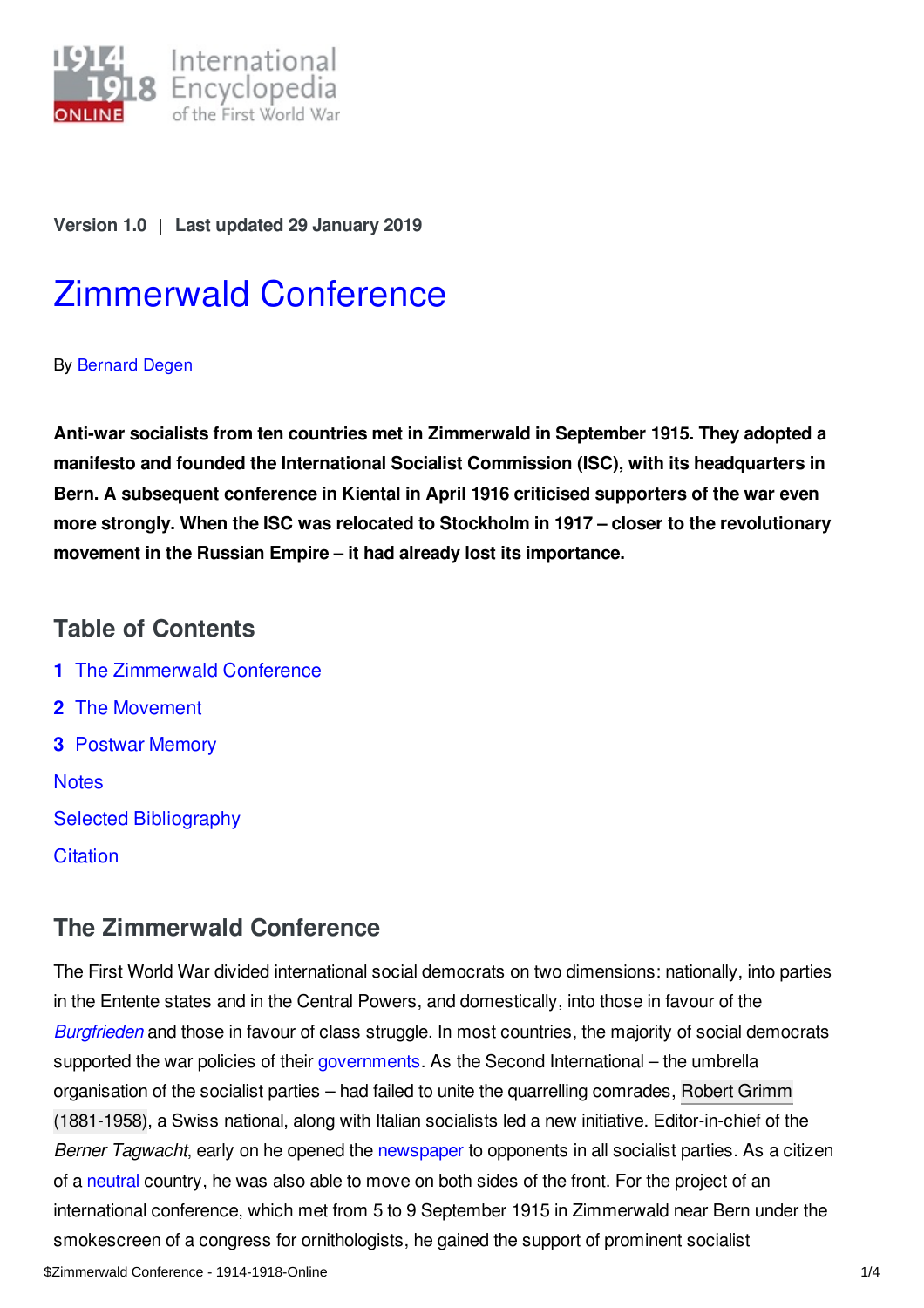opponents of the war, but not his own party. Among the 38 participants from 10 countries, besides Grimm, there were, among others: Vladimir Il'ich Lenin [\(1870-1924\)](https://encyclopedia.1914-1918-online.net/index/names/118640402), Grigory Zinoviev [\(1883-1936\)](https://encyclopedia.1914-1918-online.net/index/names/118904477), Leon Trotsky [\(1879-1940](https://encyclopedia.1914-1918-online.net/index/names/118642979)[\),](https://encyclopedia.1914-1918-online.net/index/names/118726994) Karl Radek [\(1885-1939\)](https://encyclopedia.1914-1918-online.net/index/names/118597639), Pavel Akselrod [\(1850-1928\)](https://encyclopedia.1914-1918-online.net/index/names/119556189), Georg Ledebour (1850-1947, Germany), Alphonse Merrheim [\(1871-1925,](https://encyclopedia.1914-1918-online.net/index/names/122307933) France), Giacinto Serrati [\(1872-1926,](https://encyclopedia.1914-1918-online.net/index/names/123942527) Italy), Cristian Racovski [\(1873-1941,](https://encyclopedia.1914-1918-online.net/index/names/119090538) Romania), Anželika Balabanova [\(1878-1965,](https://encyclopedia.1914-1918-online.net/index/names/118945572) Italy) und Fritz Platten (1883-1942, Switzerland). The two intended [representatives](https://encyclopedia.1914-1918-online.net/index/names/118594907) of the British Independent Labour Party (ILP) could not attend, because they were unable to obtain passports. Thus, for the first time since the beginning of the war, leading socialists from enemy countries discussed and agreed on a manifesto, which was published ten days after the conference. It criticized the socialist parties' support for the warring governments and called for a fight against the war, the withdrawal from the Burgfrieden, and "a peace without annexations and war reparations".<sup>[\[1\]](#page-3-2)</sup> The publication received considerable attention, not least due to the signatures of German, French, Italian and Russian socialists – representatives from both camps of the war. In addition, the conference established the International Socialist Commission (ISC) in Bern, under the leadership of Grimm, and with Balabanova as political secretary. While in the belligerent countries [censorship](https://encyclopedia.1914-1918-online.net/article/censorship) and arrests blocked the diffusion of the Zimmerwald ideas, in [Switzerland](https://encyclopedia.1914-1918-online.net/article/switzerland) they could be openly spread.

## <span id="page-1-1"></span><span id="page-1-0"></span>**The Movement**

In the view of the majority – especially representatives of centrist currents of socialism, but also some pacifists – the role of the Zimmerwald Movement was to coordinate the activities of socialist opponents of the war. However, the Zimmerwald Left surrounding Lenin wanted to transform the movement into the core of a new, revolutionary International. At the Aarau party congress in 1915, the Social Democratic Party of Switzerland (SPS) aligned itself with the Zimmerwald Movement and was, therefore, officially represented by Ernst Nobs [\(1886-1957](https://encyclopedia.1914-1918-online.net/index/names/118786350)[\)](https://encyclopedia.1914-1918-online.net/index/names/1050465237) and Ernest Paul Graber (1875- 1956), among others, at their next conference. This took place from 24 to 30 April 1916 in Kiental (in Reichenbach, Berner Oberland), once again in secret. Willi [Münzenberg](https://encyclopedia.1914-1918-online.net/index/names/118585541) (1889-1940) from the International Youth Bureau was among the 41 participants, many of whom had already attended in Zimmerwald. After intensive debates, the conference adopted a manifesto that dealt more severely with the majority socialists who continued to support the war. However, the founding of a new International, which the Zimmerwald Left had wished for, met with rejection. Due to broader support and the fact that opposition to the war had generally increased, the manifesto had a greater echo so that the Kiental Conference became the zenith of the Zimmerwald Movement. Subsequently, the differences between the majority, which aimed for internationally coordinated agitation against the war, and the Left surrounding Lenin, which supported a revolution, were exacerbated. Moreover, government harassment (passport and visa denials) impeded communication.

By 1917, the entry of the [USA](https://encyclopedia.1914-1918-online.net/article/united_states_of_america) into the war and the February [Revolution](https://encyclopedia.1914-1918-online.net/article/revolutions_russian_empire) in [Russia](https://encyclopedia.1914-1918-online.net/article/russian_empire) fully undermined the common ground of the Zimmerwald Movement. In addition, Grimm, their leading thinker, lost his authority when his efforts to mediate a peace between revolutionary Russia and the [German](https://encyclopedia.1914-1918-online.net/article/germany) Empire were eviscerated by the [propaganda](https://encyclopedia.1914-1918-online.net/article/propaganda_media_in_war_politics) of the Entente powers (the [Grimm-Hoffmann](https://encyclopedia.1914-1918-online.net/article/grimm-hoffmann_affair) Affair). In summer \$Zimmerwald Conference - 1914-1918-Online 2/4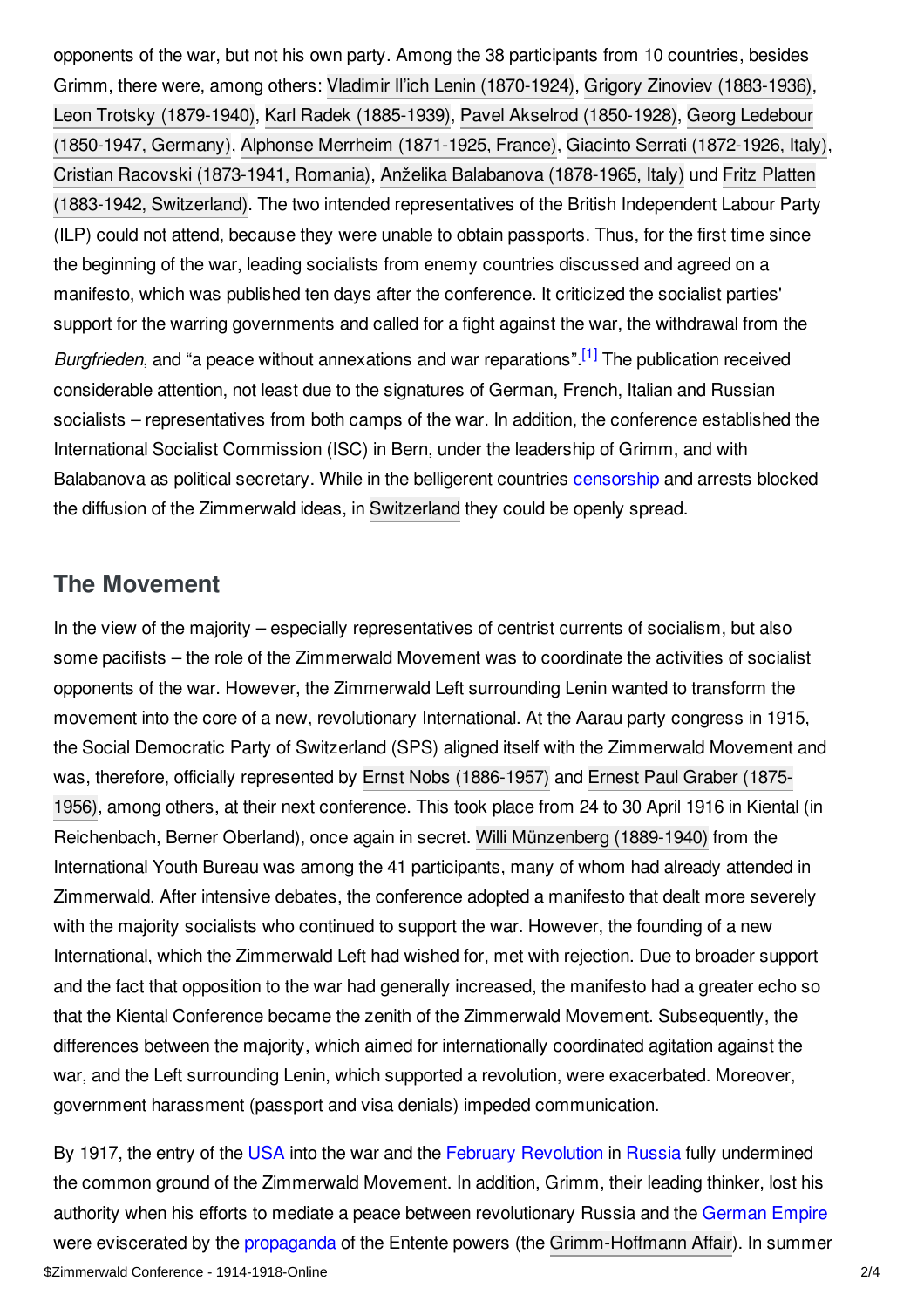1917, he resigned from all international functions. The ISC was relocated to Stockholm, closer to the revolutionary movement in the Russian Empire. It increasingly came under the influence of the Zimmerwald Left, especially as Balabanova temporarily joined the Bolsheviks. The Third Zimmerwald Conference, which took place from 5 to 12 September 1917 in Stockholm, was intended to be broader than the first two. Yet it remained a skeleton conference, since the delegates from Entente states could not obtain passports. However, this time Hugo Haase [\(1863-1919\),](https://encyclopedia.1914-1918-online.net/index/names/11854411X) the former chairman of the Social [Democratic](https://encyclopedia.1914-1918-online.net/article/social_democratic_party_of_germany_spd) Party of Germany (SPD) and representative of the Independent Social Democratic Party of Germany (USPD), participated. The main theme was the relationship with majority socialists, who were also planning an international conference in Stockholm. The manifesto, which called for a mass strike to end the war, could not be approved by the affiliated parties due to, among other things, severe barriers to communication. As a result, it was only published after the October Revolution and did not receive any attention. Various statements and the new bulletin of the ISC continued to appear until September 1918. The end of the Zimmerwald Movement was announced in a statement signed by Lenin, Zinoviev, Trotsky, Platten and Racovski immediately before the constitution of the Third International on 3 March 1919. They demanded that all documents be handed over to the Third International.

## <span id="page-2-0"></span>**Postwar Memory**

The memory of the Zimmerwald Movement was controversial, because the Communists, for their part, integrated it into the founding myth of their International, while in the mid-term the members of the Zimmerwald Movement in most Western European social democracies were among the losers with the notable exception of Grimm and his comrades in Switzerland. Historians gained interest in this topic in the late 1960s and 1970s, prompted by the 50-year anniversary of the movement, the expiry of blocking periods for archived [documents,](https://encyclopedia.1914-1918-online.net/article/labour_movements_trade_unions_and_strikes) and the generally growing interest in the labour movement. In so doing, it was quite common that the historical political lines of the inter-war period persisted: Communists and the right-wing parties both interpreted the Zimmerwald Movement as the seed of the Communist International; the former in order to integrate it into the founding myth of the Soviet Union, the latter in order to stigmatise the social democrats who participated. In contrast, social democrats and a considerable portion of the academic research emphasized the view that it was an anti-war movement, which rested on the foundation of pre-war social democracy.

Bernard Degen, Universität Basel

Section Editor: Roman [Rossfeld](https://encyclopedia.1914-1918-online.net/contributors/Roman_Rossfeld)

<span id="page-2-1"></span>Translator: [Brier](https://encyclopedia.1914-1918-online.net/contributors/Brier_Field) Field